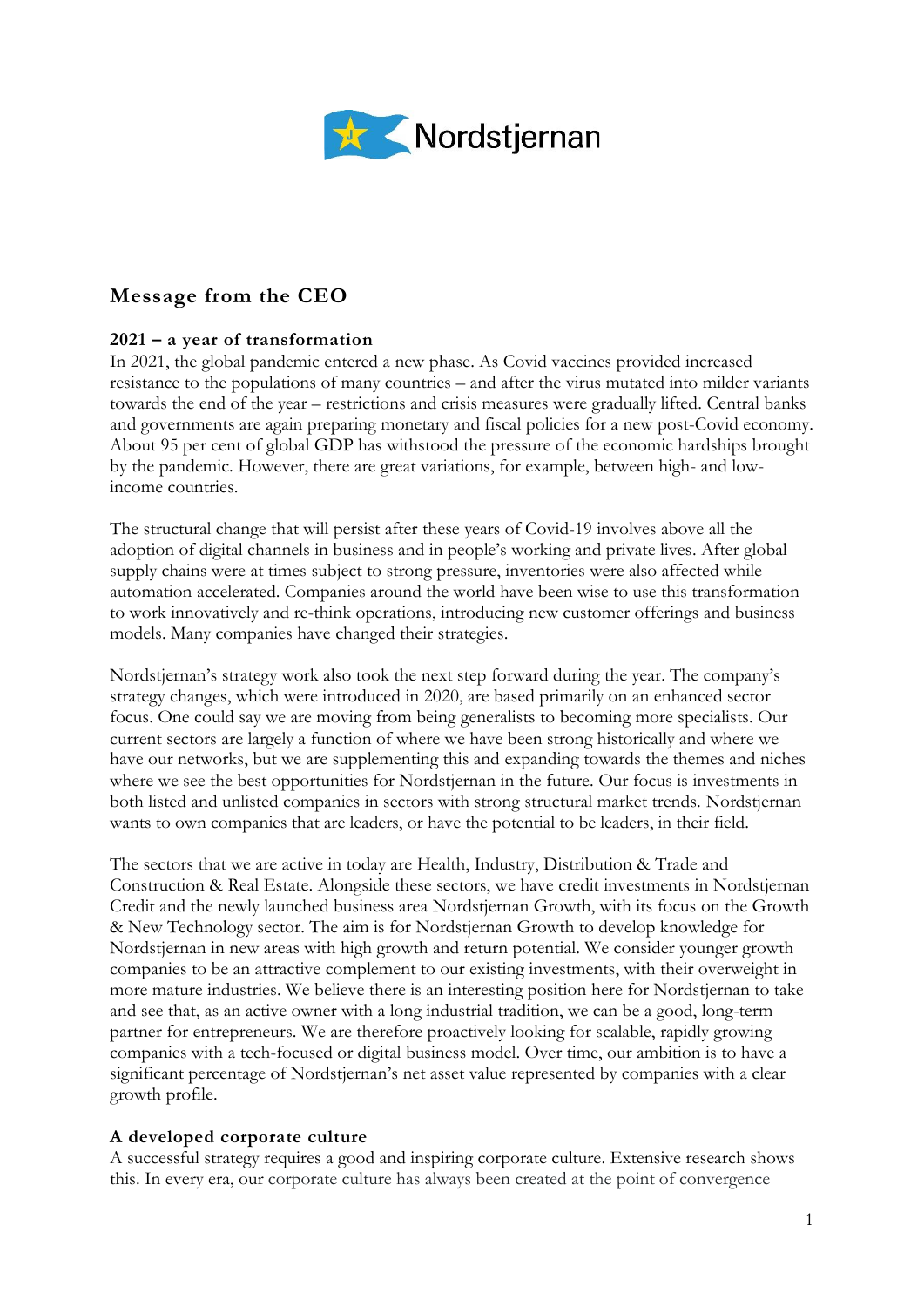between changes in the business environment and our own experiences. With a public benefit foundation formed by the Ax:son Johnson family as our largest owner, we participate in something that endures over time. In that way, profit-generating operations can be combined with non-profit activities for public benefit. This is reflected in Nordstjernan's corporate culture and values. I usually say that, as an owner, we are *long-term impatient*. That means we shall always have a focus on long-term value creation in the companies, but at the same time not let this longterm approach be an excuse for not acting quickly.

We also want to be a learning company with motivated employees, with many complementary perspectives, in our workplace. *Together* we can then incentivize everyone's efforts in a joint team effort. We will also be *opportunity-focused* as an operation. We want to be characterized by a propensity for change and curiosity when we face challenges, take risks and make active choices. As an organization, we also strive for *simplicity* in everything we do. We want to provide freedom and individually delegated responsibility while avoiding unnecessary complexity. During the year, both our employees and the Board of Directors were engaged in discussing and further developing Nordstjernan's core values.

#### **A flexible investment mandate – one of our strengths**

In times when the markets are a little volatile, Nordstjernan's strong financial position enables us to take advantage of business opportunities. We can both make new acquisitions and support initiatives from our companies.

Another strength is our flexible investment mandate. We have no preference between owning companies in a listed or an unlisted environment. Six of our thirteen holdings at year-end 2021 were listed companies, but the value share of unlisted holdings in the portfolio has increased over a five-year period from about 30 per cent to 60 per cent today. The main reason for this is the strong operational performance of our biggest unlisted holdings – Rosti, Etac and Dacke Industri. Meanwhile, we have sold listed companies, for example, Ramirent and Ekornes, in both cases when we accepted public takeover bids from industrial players.

This flexible investment mandate also means we can be the sole owner, the largest shareholder, a joint investor and partner, or only a significant shareholder. The percentage of listed versus unlisted companies in the portfolio will vary over time. Particularly in the case of unlisted companies, we believe we can be an attractive partner for entrepreneurs and families.

As for investments in the unlisted environment, Nordstjernan benefits from the fact that we are owned by a foundation and family-controlled, with a long history of responsible enterprise. We have no predetermined exit strategy. Through our own organization and our industrial network, we help to challenge and support our companies so that they achieve their best potential.

#### **Business transactions and net asset value**

In 2021, we also managed to complete a number of business transactions. Our wholly-owned subsidiary Etac acquired the US-based firm Ki Mobility. The acquisition is in line with Nordstjernan's ambition to build and further develop leading companies in healthcare and medical devices. Nordstjernan Growth invested in the fintech company Roaring, which provides digital services to companies with a need to automate customer data processes and know-yourcustomer checks, as well as the insurtech company Insurello, which through its automated customer service process helps private individuals to receive fair insurance compensation after an accident. Our company Prima Vård (formerly Lideta) added a number of care centres during the year, acquiring among other operations the PRIMA psychiatric clinics for children, adolescents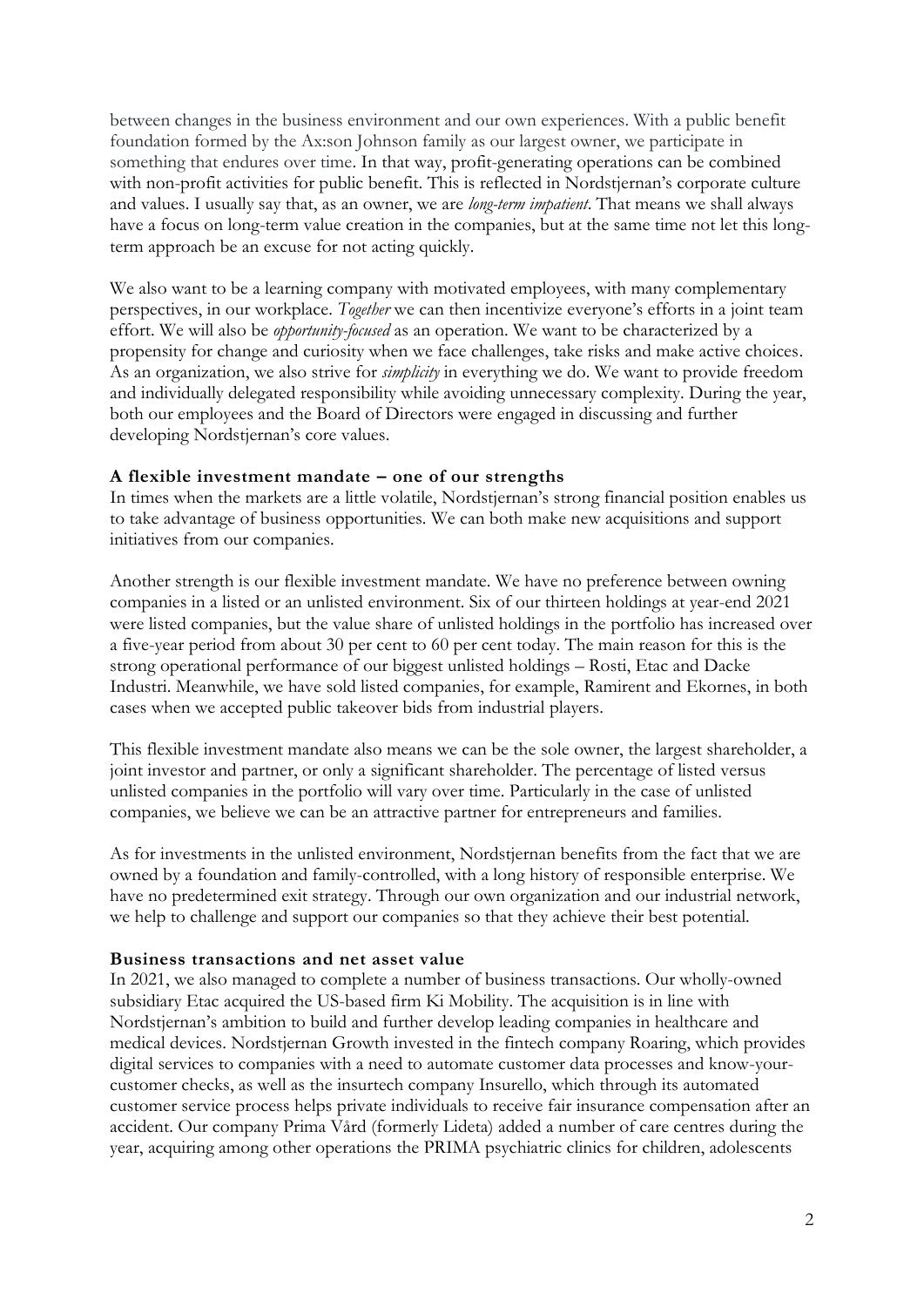and adults. Nordstjernan Credit scaled up its operations and is today a rapidly growing investment partnership that invests in high-yield debt instruments in northwest Europe.

During the year, Nordstjernan's largest listing holding, Alligo, was divided into two operationally independent business areas – *Alligo* and *Components*  $\mathscr{E}$  Services. In March 2022, the *Components*  $\mathscr{E}$ *Services* operating segment was listed separately on the Stockholm stock exchange under the name Momentum Group.

At the turn of the year, our wholly-owned subsidiary Rosti acquired the US-based company Plastic Components, Inc. As a result of this add-on acquisition, Rosti will be a global player in injection moulding of advanced plastic products and components. The acquisition is in line with Nordstjernan's efforts to build leading international industrial companies.

Nordstjernan can look back on an intense year. We also continue to invest in attractive companies. During the first quarter of 2022, Nordstjernan acquired the Finnish diagnostics company Aidian, which is a strong operator in patient-centred diagnostics with strong growth potential. We also became the second largest shareholder in the Swedish medtech company Ascilion, which has developed and patented its own technology in medical diagnostics.

Nordstjernan's net asset value was SEK 41.8 bn at year-end 2021, compared to SEK 35.4 bn at year-end 2020. That is a new all-time-high. In absolute terms, the SEK 6.4 bn increase in 2021 was the largest ever and was driven mainly by the value increase in a number of Nordstjernan's unlisted holdings as a result of their strong operational performance. Nordstjernan's total return was +19 per cent in 2021. That is higher than the company's annual average of +12 per cent since 2000, though well below the total return for the Stockholm stock exchange of +37 per cent in 2021. It is positive that – despite the weak performance of a number of our listed holdings – profits in our total portfolio, which we measure as each company's profits multiplied by our share of ownership, have more than doubled since 2015. Overall, operating profit increased about 40 per cent in 2021 compared to 2020. All holdings had higher profits compared to the preceding year, and our wholly-owned subsidiary Dacke Industri more than doubled its earnings.

### **A time of increased global uncertainty**

Due to Russia's invasion of Ukraine, in early 2022 we have generally seen relatively strong downturns in share prices on the Stockholm stock exchange as well as for most of Nordstjernan's listed holdings.

It is still not possible to get a complete overview of the humanitarian and security policy consequences of the horrors of this war for Sweden, the EU and nearby regions. We are closely monitoring and analysing the effects of the war on Nordstjernan and our companies, both in the short and long term.

Turmoil and uncertainty in the global economy are once again on the rise. It is possible many of the world's companies may encounter delivery problems. We are facing an energy crisis that may have far-reaching effects on Europe's economy, while commodities are becoming more expensive and food prices are rising. Given the new security order, Sweden and Finland need to reconsider their security policy. Companies also need to increase their preparedness, particularly in cybersecurity. Like the US-China tech war and the Covid-19 pandemic, the war in Ukraine will have negative effects on the global economy and world trade, not least through increased protectionism. If the war were to have spill-over effects, the risks would further increase.